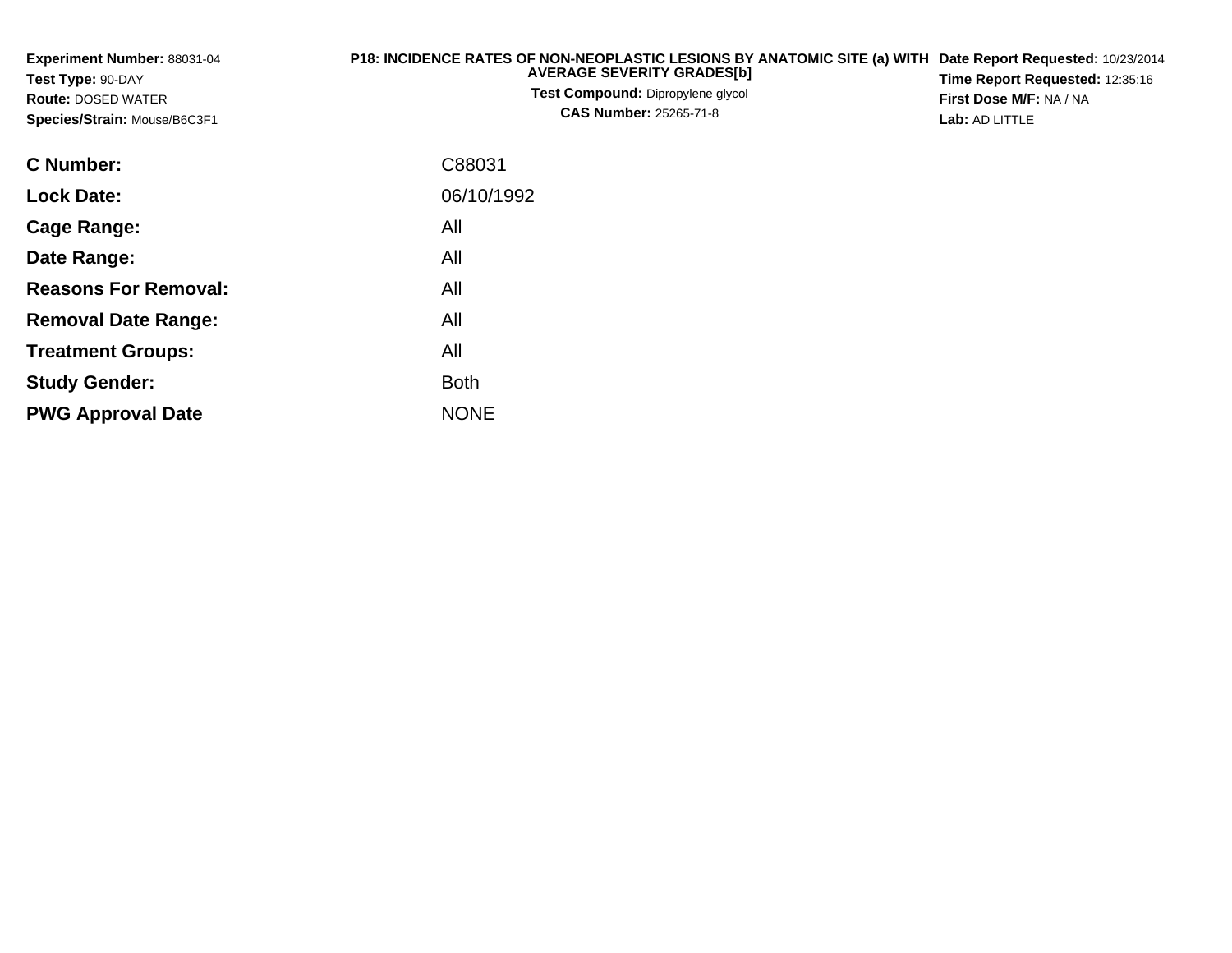| Experiment Number: 88031-04<br>Test Type: 90-DAY<br><b>Route: DOSED WATER</b><br>Species/Strain: Mouse/B6C3F1 |                        |      | P18: INCIDENCE RATES OF NON-NEOPLASTIC LESIONS BY ANATOMIC SITE (a) WITH Date Report Requested: 10/23/2014<br><b>AVERAGE SEVERITY GRADES[b]</b><br>Time Report Requested: 12:35:16<br>Test Compound: Dipropylene glycol<br>First Dose M/F: NA / NA<br><b>CAS Number: 25265-71-8</b><br>Lab: AD LITTLE |              |        |                         |  |
|---------------------------------------------------------------------------------------------------------------|------------------------|------|-------------------------------------------------------------------------------------------------------------------------------------------------------------------------------------------------------------------------------------------------------------------------------------------------------|--------------|--------|-------------------------|--|
| <b>B6C3F1 Mouse MALE</b>                                                                                      | <b>VEHICLE CONTROL</b> | 0.5% | 1.0%                                                                                                                                                                                                                                                                                                  | 2.0%         | 4.0%   | 8.0%                    |  |
| <b>Disposition Summary</b>                                                                                    |                        |      |                                                                                                                                                                                                                                                                                                       |              |        |                         |  |
| <b>Animals Initially In Study</b><br><b>Early Deaths</b><br><b>Natural Death</b>                              | 10                     | 10   | 10                                                                                                                                                                                                                                                                                                    | 10           | 10     | 10<br>3                 |  |
| <b>Survivors</b>                                                                                              |                        |      |                                                                                                                                                                                                                                                                                                       |              |        |                         |  |
| <b>Terminal Sacrifice</b>                                                                                     | 10                     | 10   | 10                                                                                                                                                                                                                                                                                                    | 10           | 10     | $\overline{\mathbf{r}}$ |  |
| <b>Animals Examined Microscopically</b>                                                                       | 10                     |      |                                                                                                                                                                                                                                                                                                       | $\mathbf{1}$ | 10     | 10                      |  |
| <b>ALIMENTARY SYSTEM</b>                                                                                      |                        |      |                                                                                                                                                                                                                                                                                                       |              |        |                         |  |
| Esophagus                                                                                                     | (10)                   | (0)  | (0)                                                                                                                                                                                                                                                                                                   | (0)          | (0)    | (9)                     |  |
| Gallbladder                                                                                                   | (10)                   | (0)  | (0)                                                                                                                                                                                                                                                                                                   | (0)          | (0)    | (6)                     |  |
| Intestine Large, Cecum                                                                                        | (10)                   | (0)  | (0)                                                                                                                                                                                                                                                                                                   | (0)          | (0)    | (7)                     |  |
| Intestine Large, Colon                                                                                        | (10)                   | (0)  | (0)                                                                                                                                                                                                                                                                                                   | (0)          | (0)    | (9)                     |  |
| Intestine Large, Rectum                                                                                       | (10)                   | (0)  | (0)                                                                                                                                                                                                                                                                                                   | (0)          | (0)    | (7)                     |  |
| Intestine Small, Duodenum                                                                                     | (10)                   | (0)  | (0)                                                                                                                                                                                                                                                                                                   | (0)          | (0)    | (8)                     |  |
| Intestine Small, Ileum                                                                                        | (10)                   | (0)  | (0)                                                                                                                                                                                                                                                                                                   | (0)          | (0)    | (7)                     |  |
| Intestine Small, Jejunum                                                                                      | (10)                   | (0)  | (0)                                                                                                                                                                                                                                                                                                   | (0)          | (0)    | (7)                     |  |
| Liver                                                                                                         | (10)                   | (0)  | (0)                                                                                                                                                                                                                                                                                                   | (1)          | (10)   | (10)                    |  |
| Centrilobular, Hypertrophy<br>Hepatocyte, Necrosis                                                            |                        |      |                                                                                                                                                                                                                                                                                                       | 1[1.0]       | 9[1.0] | 7[1.6]                  |  |
| Inflammation, Chronic Active                                                                                  | 2[1.0]                 |      |                                                                                                                                                                                                                                                                                                       |              |        | 1[2.0]                  |  |
| Pancreas                                                                                                      | (10)                   | (0)  | (0)                                                                                                                                                                                                                                                                                                   | (0)          | (0)    | (10)                    |  |
| Necrosis                                                                                                      | 1[2.0]                 |      |                                                                                                                                                                                                                                                                                                       |              |        |                         |  |
| Salivary Glands                                                                                               | (10)                   | (0)  | (0)                                                                                                                                                                                                                                                                                                   | (0)          | (0)    | (10)                    |  |
| Stomach, Forestomach                                                                                          | (10)                   | (0)  | (0)                                                                                                                                                                                                                                                                                                   | (0)          | (0)    | (10)                    |  |
| Stomach, Glandular                                                                                            | (10)                   | (0)  | (0)                                                                                                                                                                                                                                                                                                   | (0)          | (0)    | (8)                     |  |
| Inflammation, Chronic Active                                                                                  | $1$ [1.0]              |      |                                                                                                                                                                                                                                                                                                       |              |        | $1$ [1.0]               |  |
| CARDIOVASCULAR SYSTEM                                                                                         |                        |      |                                                                                                                                                                                                                                                                                                       |              |        |                         |  |
| <b>Blood Vessel</b>                                                                                           | (10)                   | (0)  | (0)                                                                                                                                                                                                                                                                                                   | (0)          | (0)    | (10)                    |  |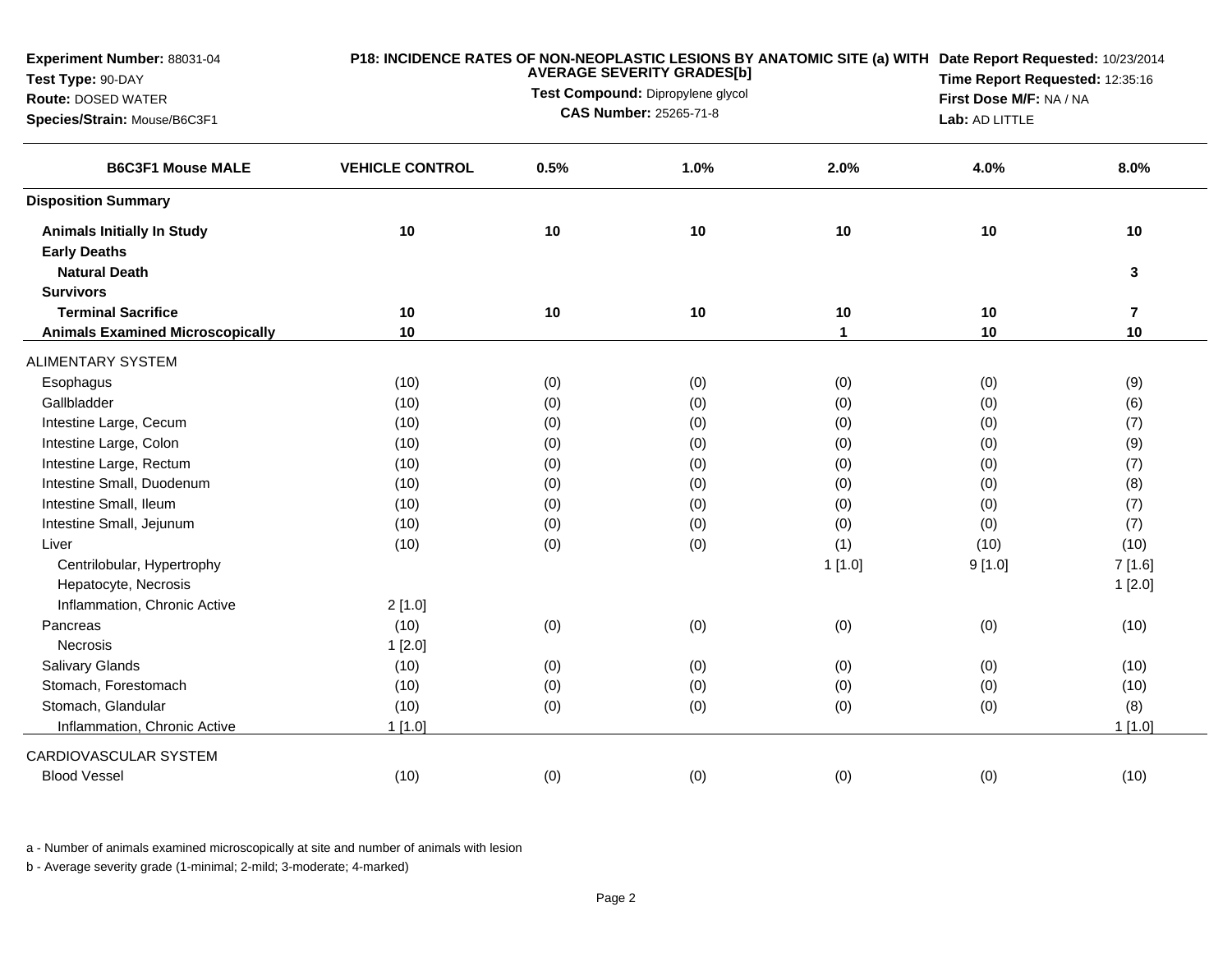| Experiment Number: 88031-04<br>Test Type: 90-DAY<br><b>Route: DOSED WATER</b><br>Species/Strain: Mouse/B6C3F1 |                        | P18: INCIDENCE RATES OF NON-NEOPLASTIC LESIONS BY ANATOMIC SITE (a) WITH Date Report Requested: 10/23/2014<br><b>AVERAGE SEVERITY GRADES[b]</b><br>Test Compound: Dipropylene glycol<br>CAS Number: 25265-71-8 |      |      |      |              |
|---------------------------------------------------------------------------------------------------------------|------------------------|----------------------------------------------------------------------------------------------------------------------------------------------------------------------------------------------------------------|------|------|------|--------------|
| <b>B6C3F1 Mouse MALE</b>                                                                                      | <b>VEHICLE CONTROL</b> | 0.5%                                                                                                                                                                                                           | 1.0% | 2.0% | 4.0% | 8.0%         |
| Heart                                                                                                         | (10)                   | (0)                                                                                                                                                                                                            | (0)  | (0)  | (0)  | (10)         |
| <b>ENDOCRINE SYSTEM</b>                                                                                       |                        |                                                                                                                                                                                                                |      |      |      |              |
| <b>Adrenal Cortex</b>                                                                                         | (10)                   | (0)                                                                                                                                                                                                            | (0)  | (0)  | (0)  | (10)         |
| Subcapsular, Hyperplasia                                                                                      | 1[1.0]                 |                                                                                                                                                                                                                |      |      |      |              |
| Adrenal Medulla                                                                                               | (10)                   | (0)                                                                                                                                                                                                            | (0)  | (0)  | (0)  | (10)         |
| Islets, Pancreatic                                                                                            | (10)                   | (0)                                                                                                                                                                                                            | (0)  | (0)  | (0)  | (10)         |
| Parathyroid Gland                                                                                             | (9)                    | (0)                                                                                                                                                                                                            | (0)  | (0)  | (0)  | (6)          |
| Cyst                                                                                                          |                        |                                                                                                                                                                                                                |      |      |      | $\mathbf{1}$ |
| <b>Pituitary Gland</b>                                                                                        | (10)                   | (0)                                                                                                                                                                                                            | (0)  | (0)  | (0)  | (7)          |
| <b>Thyroid Gland</b>                                                                                          | (10)                   | (0)                                                                                                                                                                                                            | (0)  | (0)  | (0)  | (10)         |
| Cyst                                                                                                          | $\mathbf{1}$           |                                                                                                                                                                                                                |      |      |      |              |
| <b>GENERAL BODY SYSTEM</b>                                                                                    |                        |                                                                                                                                                                                                                |      |      |      |              |
| None                                                                                                          |                        |                                                                                                                                                                                                                |      |      |      |              |
| <b>GENITAL SYSTEM</b>                                                                                         |                        |                                                                                                                                                                                                                |      |      |      |              |
| Epididymis                                                                                                    | (10)                   | (0)                                                                                                                                                                                                            | (0)  | (0)  | (0)  | (10)         |
| Penis                                                                                                         | (0)                    | (0)                                                                                                                                                                                                            | (0)  | (0)  | (0)  | (1)          |
| Inflammation, Chronic Active                                                                                  |                        |                                                                                                                                                                                                                |      |      |      | 1[2.0]       |
| <b>Preputial Gland</b>                                                                                        | (10)                   | (0)                                                                                                                                                                                                            | (0)  | (0)  | (0)  | (10)         |
| Dilatation                                                                                                    | 9[1.8]                 |                                                                                                                                                                                                                |      |      |      | 9[2.1]       |
| Prostate                                                                                                      | (10)                   | (0)                                                                                                                                                                                                            | (0)  | (0)  | (0)  | (10)         |
| <b>Seminal Vesicle</b>                                                                                        | (10)                   | (0)                                                                                                                                                                                                            | (0)  | (0)  | (0)  | (10)         |
| <b>Testes</b>                                                                                                 | (10)                   | (0)                                                                                                                                                                                                            | (0)  | (0)  | (0)  | (10)         |
| <b>HEMATOPOIETIC SYSTEM</b>                                                                                   |                        |                                                                                                                                                                                                                |      |      |      |              |
| <b>Bone Marrow</b>                                                                                            | (10)                   | (0)                                                                                                                                                                                                            | (0)  | (0)  | (10) | (10)         |
| Atrophy                                                                                                       |                        |                                                                                                                                                                                                                |      |      |      | 1[1.0]       |
| Congestion                                                                                                    |                        |                                                                                                                                                                                                                |      |      |      | 3[2.7]       |
| Lymph Node, Mandibular                                                                                        | (10)                   | (0)                                                                                                                                                                                                            | (0)  | (0)  | (0)  | (9)          |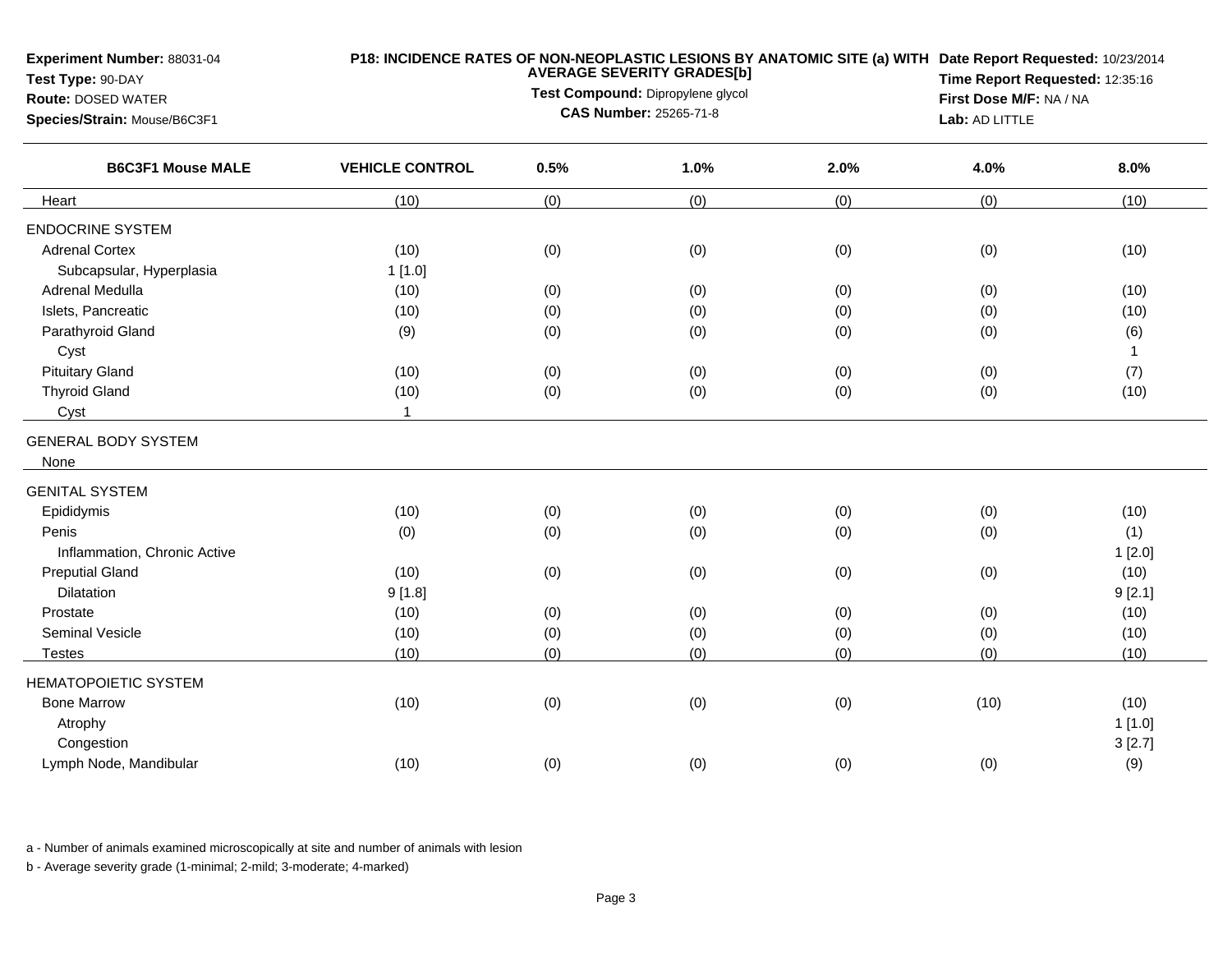| Experiment Number: 88031-04<br>Test Type: 90-DAY |                        |      | <b>AVERAGE SEVERITY GRADES[b]</b> | P18: INCIDENCE RATES OF NON-NEOPLASTIC LESIONS BY ANATOMIC SITE (a) WITH Date Report Requested: 10/23/2014 | Time Report Requested: 12:35:16 |        |  |
|--------------------------------------------------|------------------------|------|-----------------------------------|------------------------------------------------------------------------------------------------------------|---------------------------------|--------|--|
| <b>Route: DOSED WATER</b>                        |                        |      | Test Compound: Dipropylene glycol |                                                                                                            | First Dose M/F: NA / NA         |        |  |
| Species/Strain: Mouse/B6C3F1                     |                        |      | CAS Number: 25265-71-8            |                                                                                                            | Lab: AD LITTLE                  |        |  |
| <b>B6C3F1 Mouse MALE</b>                         | <b>VEHICLE CONTROL</b> | 0.5% | 1.0%                              | 2.0%                                                                                                       | 4.0%                            | 8.0%   |  |
| Lymph Node, Mesenteric                           | (10)                   | (0)  | (0)                               | (0)                                                                                                        | (0)                             | (7)    |  |
| Spleen                                           | (10)                   | (0)  | (0)                               | (0)                                                                                                        | (10)                            | (10)   |  |
| Atrophy                                          |                        |      |                                   |                                                                                                            |                                 | 3[2.3] |  |
| Thymus                                           | (10)                   | (0)  | (0)                               | (0)                                                                                                        | (0)                             | (8)    |  |
| Atrophy                                          |                        |      |                                   |                                                                                                            |                                 | 1[4.0] |  |
| <b>INTEGUMENTARY SYSTEM</b>                      |                        |      |                                   |                                                                                                            |                                 |        |  |
| Mammary Gland                                    | (4)                    | (0)  | (0)                               | (0)                                                                                                        | (0)                             | (2)    |  |
| <b>Skin</b>                                      | (10)                   | (0)  | (0)                               | (0)                                                                                                        | (0)                             | (10)   |  |
| Hair Follicle, Atrophy                           |                        |      |                                   |                                                                                                            |                                 | 1[2.0] |  |
| MUSCULOSKELETAL SYSTEM                           |                        |      |                                   |                                                                                                            |                                 |        |  |
| Bone                                             | (10)                   | (0)  | (0)                               | (0)                                                                                                        | (0)                             | (10)   |  |
| NERVOUS SYSTEM                                   |                        |      |                                   |                                                                                                            |                                 |        |  |
| <b>Brain</b>                                     | (10)                   | (0)  | (0)                               | (0)                                                                                                        | (0)                             | (10)   |  |
| <b>RESPIRATORY SYSTEM</b>                        |                        |      |                                   |                                                                                                            |                                 |        |  |
| Lung                                             | (10)                   | (0)  | (0)                               | (0)                                                                                                        | (0)                             | (10)   |  |
| Infiltration Cellular, Lymphocyte                | 1[1.0]                 |      |                                   |                                                                                                            |                                 |        |  |
| Nose                                             | (10)                   | (0)  | (0)                               | (0)                                                                                                        | (0)                             | (10)   |  |
| Trachea                                          | (10)                   | (0)  | (0)                               | (0)                                                                                                        | (0)                             | (10)   |  |
| SPECIAL SENSES SYSTEM                            |                        |      |                                   |                                                                                                            |                                 |        |  |
| None                                             |                        |      |                                   |                                                                                                            |                                 |        |  |
| <b>URINARY SYSTEM</b>                            |                        |      |                                   |                                                                                                            |                                 |        |  |
| Kidney                                           | (10)                   | (0)  | (0)                               | (0)                                                                                                        | (0)                             | (10)   |  |
| Pelvis, Inflammation, Chronic Active             |                        |      |                                   |                                                                                                            |                                 | 1[1.0] |  |
| <b>Urinary Bladder</b>                           | (10)                   | (0)  | (0)                               | (0)                                                                                                        | (0)                             | (10)   |  |
|                                                  |                        |      |                                   |                                                                                                            |                                 |        |  |

## \*\*\*END OF MALE DATA\*\*\*

a - Number of animals examined microscopically at site and number of animals with lesion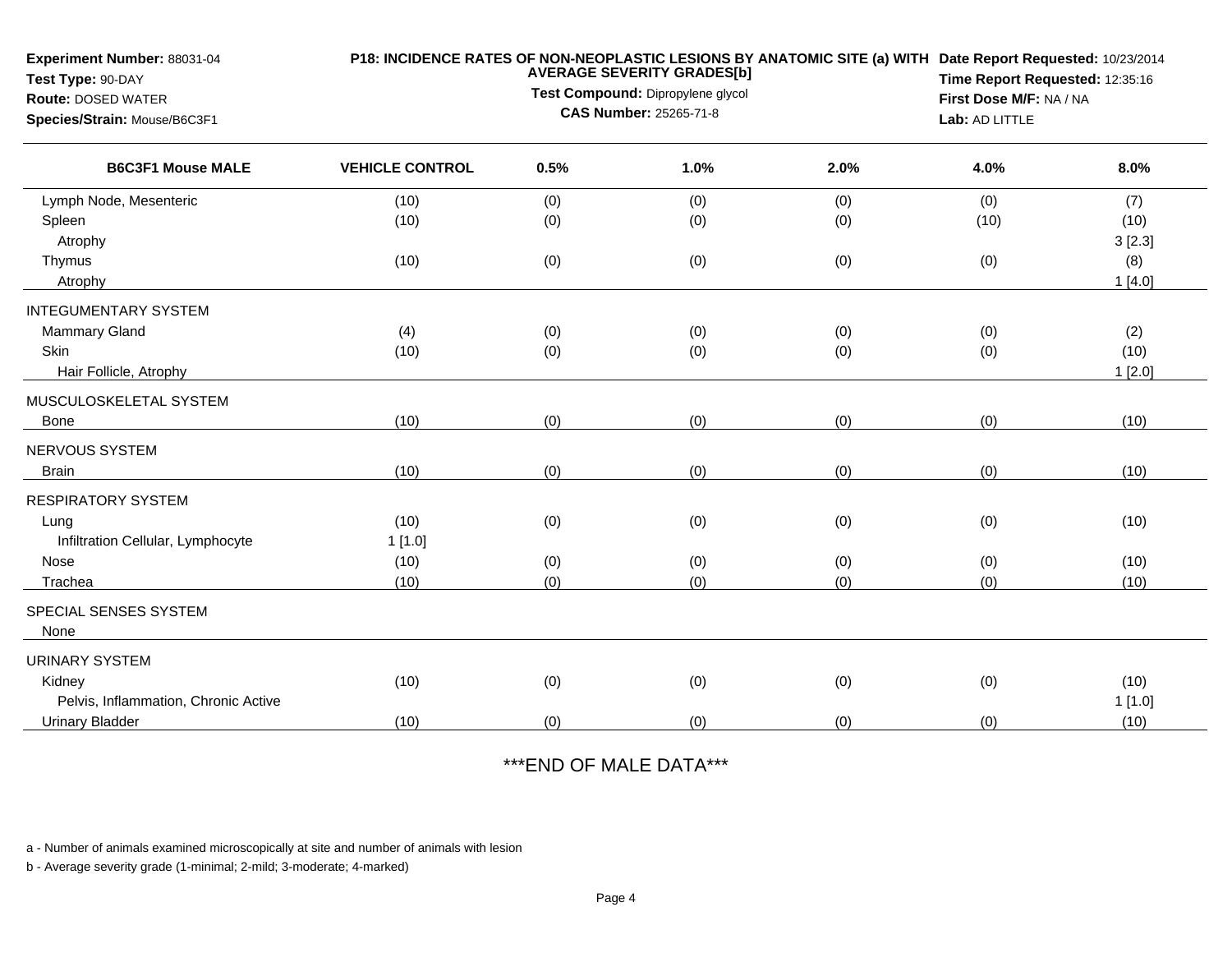| Experiment Number: 88031-04<br>Test Type: 90-DAY<br><b>Route: DOSED WATER</b><br>Species/Strain: Mouse/B6C3F1 |                        |      | <b>AVERAGE SEVERITY GRADES[b]</b><br>Test Compound: Dipropylene glycol<br><b>CAS Number: 25265-71-8</b> | P18: INCIDENCE RATES OF NON-NEOPLASTIC LESIONS BY ANATOMIC SITE (a) WITH Date Report Requested: 10/23/2014<br>Time Report Requested: 12:35:16<br>First Dose M/F: NA / NA<br>Lab: AD LITTLE |      |              |
|---------------------------------------------------------------------------------------------------------------|------------------------|------|---------------------------------------------------------------------------------------------------------|--------------------------------------------------------------------------------------------------------------------------------------------------------------------------------------------|------|--------------|
| <b>B6C3F1 Mouse FEMALE</b>                                                                                    | <b>VEHICLE CONTROL</b> | 0.5% | 1.0%                                                                                                    | 2.0%                                                                                                                                                                                       | 4.0% | 8.0%         |
| <b>Disposition Summary</b>                                                                                    |                        |      |                                                                                                         |                                                                                                                                                                                            |      |              |
| <b>Animals Initially In Study</b>                                                                             | 10                     | 10   | 10                                                                                                      | 10                                                                                                                                                                                         | 10   | 10           |
| <b>Early Deaths</b>                                                                                           |                        |      |                                                                                                         |                                                                                                                                                                                            |      |              |
| <b>Moribund Sacrifice</b>                                                                                     |                        |      |                                                                                                         |                                                                                                                                                                                            |      | $\mathbf{1}$ |
| <b>Natural Death</b>                                                                                          |                        |      |                                                                                                         | $\mathbf{1}$                                                                                                                                                                               |      |              |
| <b>Survivors</b>                                                                                              |                        |      |                                                                                                         |                                                                                                                                                                                            |      |              |
| <b>Terminal Sacrifice</b>                                                                                     | 10                     | 10   | $10$                                                                                                    | 9                                                                                                                                                                                          | 10   | 9            |
| <b>Animals Examined Microscopically</b>                                                                       | 10                     |      | $\mathbf{1}$                                                                                            | $\mathbf{1}$                                                                                                                                                                               | 10   | 10           |
| <b>ALIMENTARY SYSTEM</b>                                                                                      |                        |      |                                                                                                         |                                                                                                                                                                                            |      |              |
| Esophagus                                                                                                     | (10)                   | (0)  | (0)                                                                                                     | (1)                                                                                                                                                                                        | (0)  | (10)         |
| Gallbladder                                                                                                   | (9)                    | (0)  | (0)                                                                                                     | (1)                                                                                                                                                                                        | (0)  | (10)         |
| Intestine Large, Cecum                                                                                        | (10)                   | (0)  | (0)                                                                                                     | (0)                                                                                                                                                                                        | (0)  | (10)         |
| Intestine Large, Colon                                                                                        | (10)                   | (0)  | (0)                                                                                                     | (1)                                                                                                                                                                                        | (0)  | (10)         |
| Intestine Large, Rectum                                                                                       | (10)                   | (0)  | (0)                                                                                                     | (1)                                                                                                                                                                                        | (0)  | (10)         |
| Intestine Small, Duodenum                                                                                     | (10)                   | (0)  | (0)                                                                                                     | (0)                                                                                                                                                                                        | (0)  | (10)         |
| Intestine Small, Ileum                                                                                        | (10)                   | (0)  | (0)                                                                                                     | (1)                                                                                                                                                                                        | (0)  | (10)         |
| Intestine Small, Jejunum                                                                                      | (10)                   | (0)  | (0)                                                                                                     | (0)                                                                                                                                                                                        | (0)  | (10)         |
| Liver                                                                                                         | (10)                   | (0)  | (0)                                                                                                     | (1)                                                                                                                                                                                        | (10) | (10)         |
| Centrilobular, Hypertrophy                                                                                    |                        |      |                                                                                                         |                                                                                                                                                                                            |      | 9[1.1]       |
| Hepatocyte, Necrosis                                                                                          |                        |      |                                                                                                         |                                                                                                                                                                                            |      | 1[1.0]       |
| Inflammation, Chronic Active                                                                                  | 1[1.0]                 |      |                                                                                                         |                                                                                                                                                                                            |      | 1[1.0]       |
| Necrosis                                                                                                      |                        |      |                                                                                                         |                                                                                                                                                                                            |      | 1[1.0]       |
| Vacuolization Cytoplasmic                                                                                     |                        |      |                                                                                                         |                                                                                                                                                                                            |      | 1[1.0]       |
| Pancreas                                                                                                      | (10)                   | (0)  | (0)                                                                                                     | (1)                                                                                                                                                                                        | (0)  | (10)         |
| Inflammation, Chronic Active                                                                                  | 1[1.0]                 |      |                                                                                                         |                                                                                                                                                                                            |      |              |
| Salivary Glands                                                                                               | (10)                   | (0)  | (0)                                                                                                     | (1)                                                                                                                                                                                        | (0)  | (10)         |
| Inflammation, Chronic                                                                                         | 2[1.0]                 |      |                                                                                                         |                                                                                                                                                                                            |      | 1[1.0]       |
| Stomach, Forestomach                                                                                          | (10)                   | (0)  | (0)                                                                                                     | (0)                                                                                                                                                                                        | (0)  | (10)         |
|                                                                                                               |                        |      |                                                                                                         |                                                                                                                                                                                            |      |              |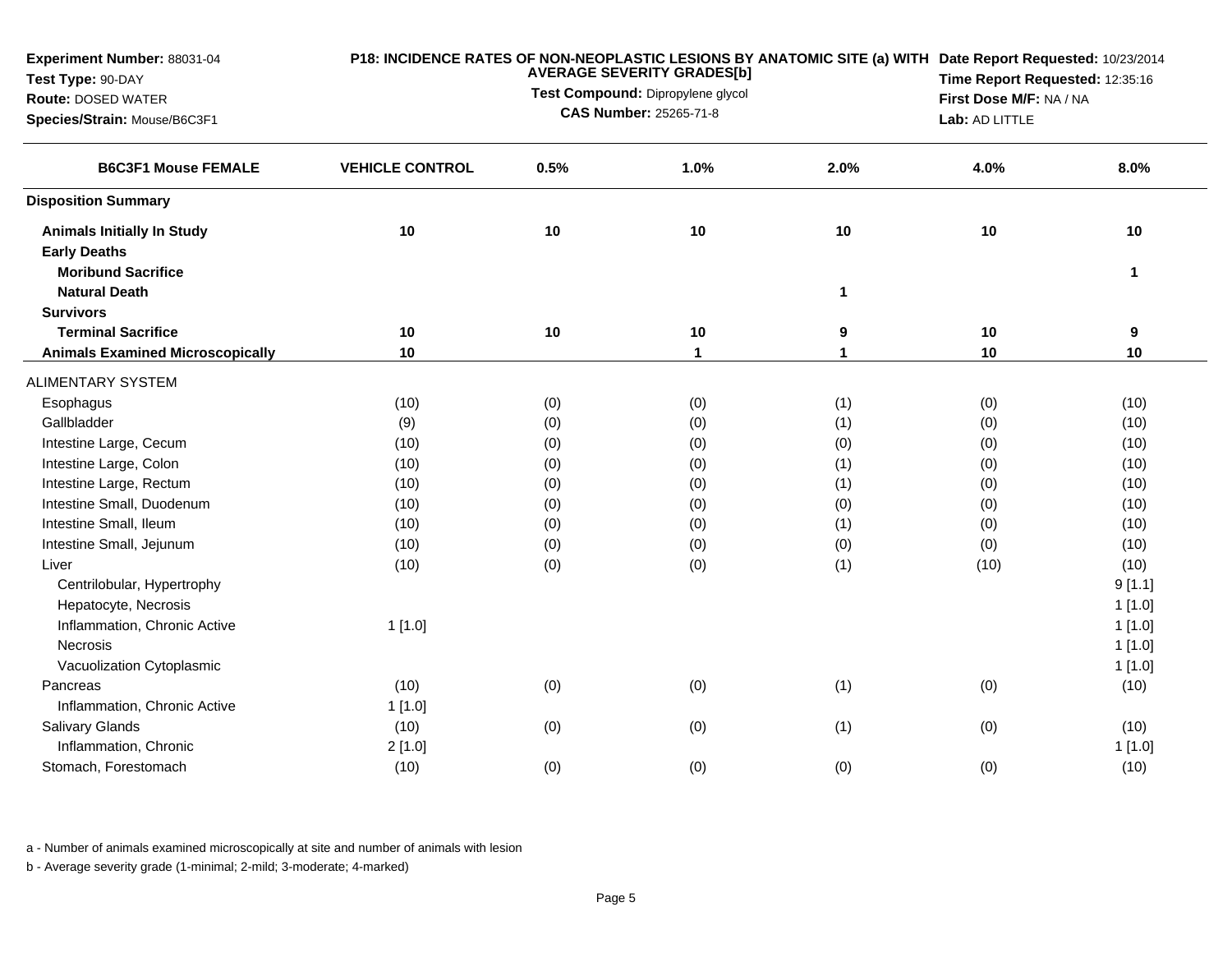| Experiment Number: 88031-04<br>Test Type: 90-DAY<br><b>Route: DOSED WATER</b><br>Species/Strain: Mouse/B6C3F1 |                        | P18: INCIDENCE RATES OF NON-NEOPLASTIC LESIONS BY ANATOMIC SITE (a) WITH Date Report Requested: 10/23/2014<br>Time Report Requested: 12:35:16<br>First Dose M/F: NA / NA<br>Lab: AD LITTLE |      |      |        |        |
|---------------------------------------------------------------------------------------------------------------|------------------------|--------------------------------------------------------------------------------------------------------------------------------------------------------------------------------------------|------|------|--------|--------|
| <b>B6C3F1 Mouse FEMALE</b>                                                                                    | <b>VEHICLE CONTROL</b> | 0.5%                                                                                                                                                                                       | 1.0% | 2.0% | 4.0%   | 8.0%   |
| Stomach, Glandular                                                                                            | (10)                   | (0)                                                                                                                                                                                        | (0)  | (1)  | (0)    | (10)   |
| Inflammation, Chronic Active                                                                                  | 1[1.0]                 |                                                                                                                                                                                            |      |      |        |        |
| CARDIOVASCULAR SYSTEM                                                                                         |                        |                                                                                                                                                                                            |      |      |        |        |
| <b>Blood Vessel</b>                                                                                           | (10)                   | (0)                                                                                                                                                                                        | (0)  | (1)  | (0)    | (8)    |
| Heart                                                                                                         | (10)                   | (0)                                                                                                                                                                                        | (0)  | (1)  | (0)    | (10)   |
| <b>ENDOCRINE SYSTEM</b>                                                                                       |                        |                                                                                                                                                                                            |      |      |        |        |
| <b>Adrenal Cortex</b>                                                                                         | (10)                   | (0)                                                                                                                                                                                        | (0)  | (1)  | (0)    | (10)   |
| Subcapsular, Hyperplasia                                                                                      | 3[1.0]                 |                                                                                                                                                                                            |      |      |        |        |
| Adrenal Medulla                                                                                               | (10)                   | (0)                                                                                                                                                                                        | (0)  | (1)  | (0)    | (9)    |
| Islets, Pancreatic                                                                                            | (10)                   | (0)                                                                                                                                                                                        | (0)  | (1)  | (0)    | (10)   |
| Parathyroid Gland                                                                                             | (8)                    | (0)                                                                                                                                                                                        | (0)  | (0)  | (0)    | (8)    |
| <b>Pituitary Gland</b>                                                                                        | (10)                   | (0)                                                                                                                                                                                        | (0)  | (1)  | (0)    | (9)    |
| <b>Thyroid Gland</b>                                                                                          | (10)                   | (0)                                                                                                                                                                                        | (0)  | (1)  | (0)    | (10)   |
| <b>GENERAL BODY SYSTEM</b><br>None                                                                            |                        |                                                                                                                                                                                            |      |      |        |        |
| <b>GENITAL SYSTEM</b>                                                                                         |                        |                                                                                                                                                                                            |      |      |        |        |
| <b>Clitoral Gland</b>                                                                                         | (9)                    | (0)                                                                                                                                                                                        | (0)  | (1)  | (0)    | (10)   |
| Dilatation                                                                                                    | 5[1.4]                 |                                                                                                                                                                                            |      |      |        | 5[1.4] |
| Ovary                                                                                                         | (10)                   | (0)                                                                                                                                                                                        | (0)  | (1)  | (0)    | (10)   |
| <b>Uterus</b>                                                                                                 | (10)                   | (0)                                                                                                                                                                                        | (1)  | (1)  | (0)    | (10)   |
| Hyperplasia, Cystic                                                                                           | 4[1.0]                 |                                                                                                                                                                                            |      |      |        | 1[2.0] |
| <b>HEMATOPOIETIC SYSTEM</b>                                                                                   |                        |                                                                                                                                                                                            |      |      |        |        |
| <b>Bone Marrow</b>                                                                                            | (10)                   | (0)                                                                                                                                                                                        | (0)  | (1)  | (0)    | (10)   |
| Atrophy                                                                                                       |                        |                                                                                                                                                                                            |      |      |        | 1[1.0] |
| Congestion                                                                                                    |                        |                                                                                                                                                                                            |      |      |        | 1[3.0] |
| Lymph Node, Mandibular                                                                                        | (10)                   | (0)                                                                                                                                                                                        | (0)  | (1)  | (1)    | (10)   |
| Hyperplasia, Lymphoid                                                                                         |                        |                                                                                                                                                                                            |      |      | 1[2.0] |        |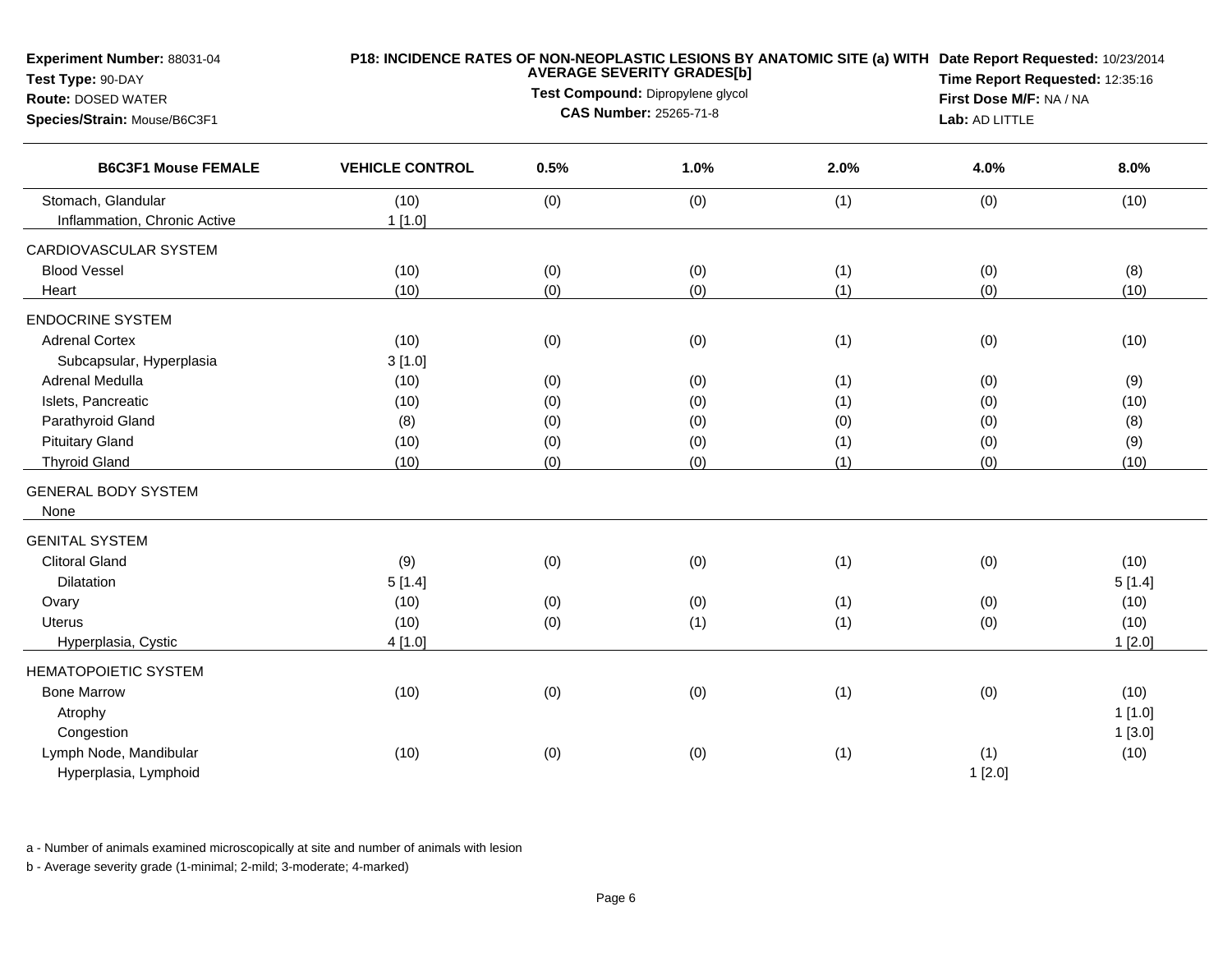| Experiment Number: 88031-04<br>Test Type: 90-DAY          |                        |                                           | <b>AVERAGE SEVERITY GRADES[b]</b><br>Test Compound: Dipropylene glycol |      | P18: INCIDENCE RATES OF NON-NEOPLASTIC LESIONS BY ANATOMIC SITE (a) WITH Date Report Requested: 10/23/2014<br>Time Report Requested: 12:35:16 |                |  |  |
|-----------------------------------------------------------|------------------------|-------------------------------------------|------------------------------------------------------------------------|------|-----------------------------------------------------------------------------------------------------------------------------------------------|----------------|--|--|
| <b>Route: DOSED WATER</b><br>Species/Strain: Mouse/B6C3F1 |                        | First Dose M/F: NA / NA<br>Lab: AD LITTLE |                                                                        |      |                                                                                                                                               |                |  |  |
| <b>B6C3F1 Mouse FEMALE</b>                                | <b>VEHICLE CONTROL</b> | 0.5%                                      | 1.0%                                                                   | 2.0% | 4.0%                                                                                                                                          | 8.0%           |  |  |
| Lymph Node, Mesenteric                                    | (9)                    | (0)                                       | (0)                                                                    | (1)  | (0)                                                                                                                                           | (9)            |  |  |
| Spleen<br>Atrophy                                         | (10)                   | (0)                                       | (0)                                                                    | (1)  | (0)                                                                                                                                           | (10)<br>1[2.0] |  |  |
| Thymus                                                    | (10)                   | (0)                                       | (0)                                                                    | (1)  | (0)                                                                                                                                           | (9)            |  |  |
| <b>INTEGUMENTARY SYSTEM</b>                               |                        |                                           |                                                                        |      |                                                                                                                                               |                |  |  |
| Mammary Gland                                             | (10)                   | (0)                                       | (0)                                                                    | (1)  | (0)                                                                                                                                           | (9)            |  |  |
| Skin                                                      | (10)                   | (0)                                       | (0)                                                                    | (1)  | (0)                                                                                                                                           | (10)           |  |  |
| Subcut Tiss, Inflammation, Chronic Active                 | 1[2.0]                 |                                           |                                                                        |      |                                                                                                                                               |                |  |  |
| MUSCULOSKELETAL SYSTEM                                    |                        |                                           |                                                                        |      |                                                                                                                                               |                |  |  |
| <b>Bone</b>                                               | (10)                   | (0)                                       | (0)                                                                    | (1)  | (0)                                                                                                                                           | (10)           |  |  |
| NERVOUS SYSTEM                                            |                        |                                           |                                                                        |      |                                                                                                                                               |                |  |  |
| <b>Brain</b>                                              | (10)                   | (0)                                       | (0)                                                                    | (1)  | (0)                                                                                                                                           | (10)           |  |  |
| <b>RESPIRATORY SYSTEM</b>                                 |                        |                                           |                                                                        |      |                                                                                                                                               |                |  |  |
| Lung                                                      | (10)                   | (0)                                       | (0)                                                                    | (1)  | (0)                                                                                                                                           | (10)           |  |  |
| Nose                                                      | (10)                   | (0)                                       | (0)                                                                    | (1)  | (0)                                                                                                                                           | (10)           |  |  |
| Olfactory Epi, Degeneration, Hyaline                      | 2[1.0]                 |                                           |                                                                        |      |                                                                                                                                               |                |  |  |
| Respirat Epith, Degeneration, Hyaline                     | 3[1.0]                 |                                           |                                                                        |      |                                                                                                                                               |                |  |  |
| Respirat Epith, Inflammation, Chronic<br>Active           | 1[1.0]                 |                                           |                                                                        |      |                                                                                                                                               |                |  |  |
| Trachea                                                   | (9)                    | (0)                                       | (0)                                                                    | (1)  | (0)                                                                                                                                           | (10)           |  |  |
| SPECIAL SENSES SYSTEM<br>None                             |                        |                                           |                                                                        |      |                                                                                                                                               |                |  |  |
| <b>URINARY SYSTEM</b>                                     |                        |                                           |                                                                        |      |                                                                                                                                               |                |  |  |
| Kidney                                                    | (10)                   | (0)                                       | (0)                                                                    | (1)  | (0)                                                                                                                                           | (10)           |  |  |
| Pelvis, Inflammation, Chronic Active                      | 1[1.0]                 |                                           |                                                                        |      |                                                                                                                                               | 1[1.0]         |  |  |
| <b>Urinary Bladder</b><br>Inflammation, Chronic           | (10)                   | (0)                                       | (0)                                                                    | (1)  | (0)                                                                                                                                           | (10)<br>1[1.0] |  |  |